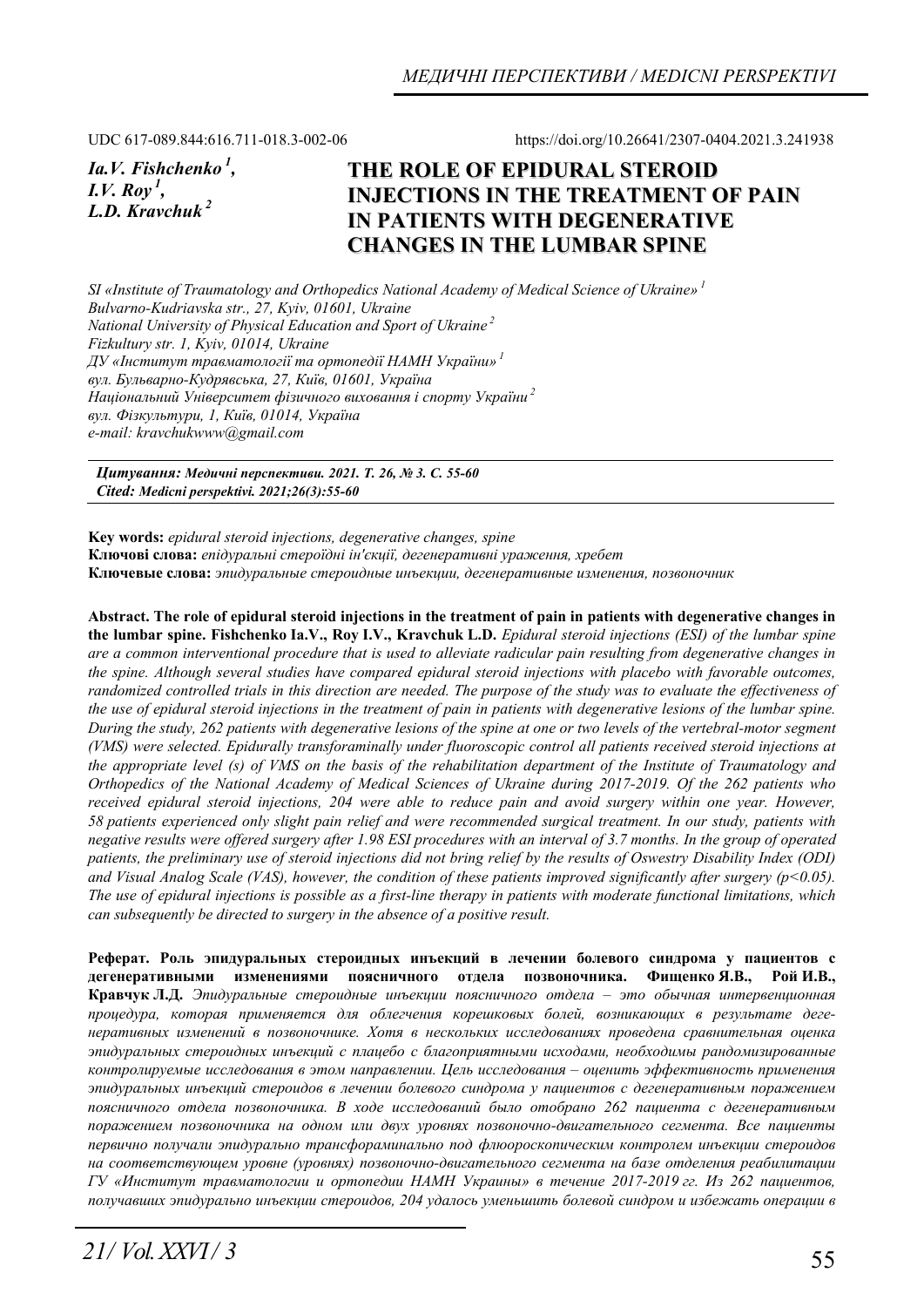*течение одного года. Однако 58 пациентов испытали лишь незначительное облегчение боли и им было рекомендовано хирургическое лечение. В нашем исследовании пациентам с негативными результатами предлагали операцию после 1,98 процедур с интервалом в 3,7 месяца. В группе прооперированных пациентов предварительное применение инъекций стероидов не принесло облегчения состояния по результатам Oswestry Disability Index (ODI) и визуальной аналоговой шкалы боли (ВАШ), однако состояние этих пациентов значительно улучшилось после операции (p<0,05). Применение эпидуральных инъекций возможно в качестве терапии первой линии у пациентов с умеренными функциональными ограничениями, которые в последствии могут быть направлены на операцию при отсутствии положительного результата.* 

Epidural steroid injections (ESI) of the lumbar spine are a conventional intervention procedure that is used to facilitate the radicular pain that arises as a result of degenerative changes in the spine. In some patients, the ESI improve symptoms and often is the best treatment method [2, 4, 8, 13]. Despite the large number of clinical studies that evaluate the ESI in the treatment of radicular pain, indications and duration of this treatment method remain not fully understood. Although in several studies, a comparable assessment of ESI with placebo with favorable consequences is carried out, randomized controlled research in this direction is required to finally determine the contingent of patients who are most likely to receive a positive effect from ESI [3, 5, 7, 9].

In one of the recent studies of Radcliff K. [6, 11], it was reported about the results of treatment of patients with spine problems (SPORT) in which there were no significant effects from ESI compared to surgical intervention, assuming that there are restrictions in indications for use of injections. In this study, we put forward the hypothesis that patients who receive the greatest potential benefits from the ESI are patients with slight or moderate functional limitations (according to the Oswestry Disability Index (ODI) questionnaire).

Carette et al. [4] reported unfavorable treatment results in 158 patients. They found that the benefits of the ESI were preserved within 3-6 weeks, but the positive effect disappeared in 3 months, while the frequency of subsequent operations on the spine did not decrease.

On the contrary, Vad et al. [12] in the randomized study, have shown a significant improvement in patients after ESI over a long period of observation (within 16 months). Consequently, it is important to correctly determine the role and indications to the ESI, and not to compare its priority and efficiency compared with surgical intervention.

The purpose of the study is to evaluate the effectiveness of epidural injections of steroids in the treatment of pain syndrome in patients with degenerative lesions of the lumbar spine.

We compared the results of treatment of patients who underwent only ESI with the results of patients who underwent ESI and and then were operated, in which even after injections moderate functional disorders by Oswestry Disability Index (ODI) preserved.

### **MATERIALS AND METHODS OF RESEARCH**

In the period from 2013 to 2018, 262 patients with one-or two-level lesions of VMS at the lumbar level (hernia of intervertebral discs, spondylolistosis or stenosis of the vertebral canal) were examined. Patients with traumatic damage to the spine, including traumatic fracture or compression of the root as a result of neoplasms were excluded from our investigation. All patients under observation had only moderate functional disorders (visual analog pain scale (VAS) – 3.5-6.5; ODI – 15-35). All patients complained of the radicular pain that lasted for 12 weeks or more, or a neurogenic intermittent claudication, despite the use of conservative treatment.

Of 342 patients, initially included in the study, we excluded 54 patients with ODI indicators of more than 35 points and/or the presence of a neurological deficiency (for example, a significant pain syndrome with signs of compression neuropathy, myelopathy or progressive motor weakness) that required surgical intervention.

26 patients were excluded from the study, as the link with them after treatment was lost. All other 262 patients underwent ESI transforaminally under fluoroscopic control, with targeting at the affected nerve root, according to the patient's complaints and MRI results. After the procedure follow-up was carried out within 12 months. The research was conducted in accordance with the principles of bioethics set forth in the Helsinki Declaration "Ethical Principles of Medical Research with the Participation of People" and "General Declaration on Bioethics and Human Rights (UNESCO)."

*Technique of transforaminal ESI.* All procedures were performed by one specialist. For carrying out the procedure the patient was put on the table, the back was treated with a solution of betadine. Then, under fluoroscopic control, to the upper and frontal sides of the predicted hole, G22 needle was brought. As soon as the needle appeared in the correct plane of the tissue and the negative aspiration of blood and cerebrospinal fluid was confirmed, a 1 ml of contrast

56 *Licensed under CC BY 4.0*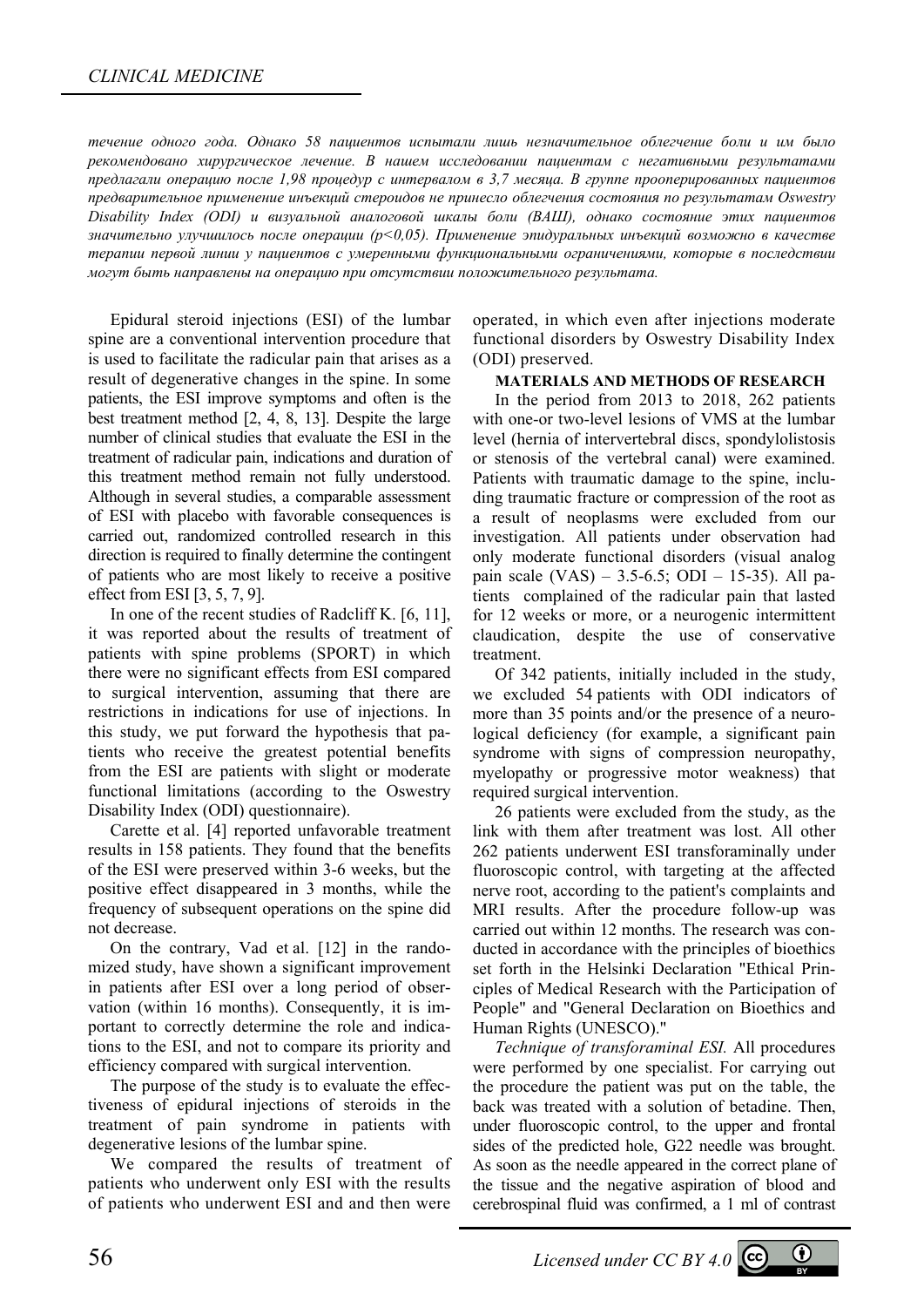medium was injected in order to indicate the appropriate propagation of the drug along the nerve root. Then a mixture of 2 ml of 1.0% lidocaine and 40 mg of triamcinolone was administered [11].

In order to assess the results of treatment, we used the questionnaire of Oswestry Disability Index, with further assessment of treatment. The evaluation of remote treatment results was carried out in 3, 6, 9 and 12 months after the procedure. If after 2 ESI procedures the symptoms were preserved or recurred, the patient was transferred to a group for surgical interventions. Patients with indications to surgery were recommended to consent, and they did. In the surgical group a decompression surgery of the affected nerve root was performed with execution or without spondylodesis of the vertebral segments. In the future, the results of the treatment between groups by clinical and demographic characterists at different stages of observation were compared.

To analyze the reliability of the differences in the average values of samples, which corresponded to the normal data distribution law, the Student Tcriterion was used, and for samples that did not

correspond to the normal data distribution law – the Wilcoxon nonparametric criterion. The selected level of reliability p corresponded to 95%, and the level of significance  $- p$  (5%). Mathematical calculations were made using "Excel" and "Statistica 6.0 programs". Statistical processing of research results was carried out using Statistica for Windows 13 (Statsoft Inc., No. JPZ804I382130ARCN10-J). Informativity of tests and indicators was recorded and carried out under standard measurement conditions [1].

#### **RESULTS AND DISCUSSION**

When comparing groups (patients with ESI only and those with  $ESI + surgery$ , it was found that patients of both groups were similar in gender, age, duration of symptoms before ESI, number of ESI procedures and the level of lesion of VMS (p=0.627; Table 1). T-criterion was used to determine the differences between the two groups. Between the two groups a reliable difference was not detected (p>0.05).

Of the 262 patients who underwent ESI, 204 (78%) experienced relief of pain during one year of followup. However, 58 patients (22%) underwent surgery on average in 3.7 months after the ESI.

*Table 1* 

|                                       | ESI group         | ESI + surgery group<br>(further) | $\mathbf{p}$ |
|---------------------------------------|-------------------|----------------------------------|--------------|
| Number of the examined                | 204               | 58                               |              |
| Gender (m:f)                          | 75:129            | 24:34                            | 0.627        |
| Age (years), $M \pm m$                | $56.78 \pm 15.26$ | 57.28±14.14                      | 0.812        |
| $BMI, M \pm m$                        | $23.7 \pm 1.9$    | $24.1 \pm 1.6$                   | 0.536        |
| Duration of pain (months.), $M \pm m$ | $7.22 \pm 4.22$   | $6.51 \pm 3.28$                  | 0.113        |
| Number of ESI, $M \pm m$              | $1.98 \pm 1.18$   | $1.60 \pm 1.44$                  | 0.075        |
| Time before surgery (months)          |                   | $3.70 \pm 4.55$                  |              |
| Level of lesion of L1-2               | $\mathbf{2}$      | $\mathbf{2}$                     | 0.651        |
| $L2-3$                                | 8                 | $\overline{\mathbf{4}}$          |              |
| $L3-4$                                | 19                | 8                                |              |
| $L4-5$                                | 118               | 35                               |              |
| $L5-S1$                               | 76                | 25                               |              |

**Characteristics of groups of patients examined** 

**Notes:** ЕSІ – epidural steroid injection; BМI: body mass index.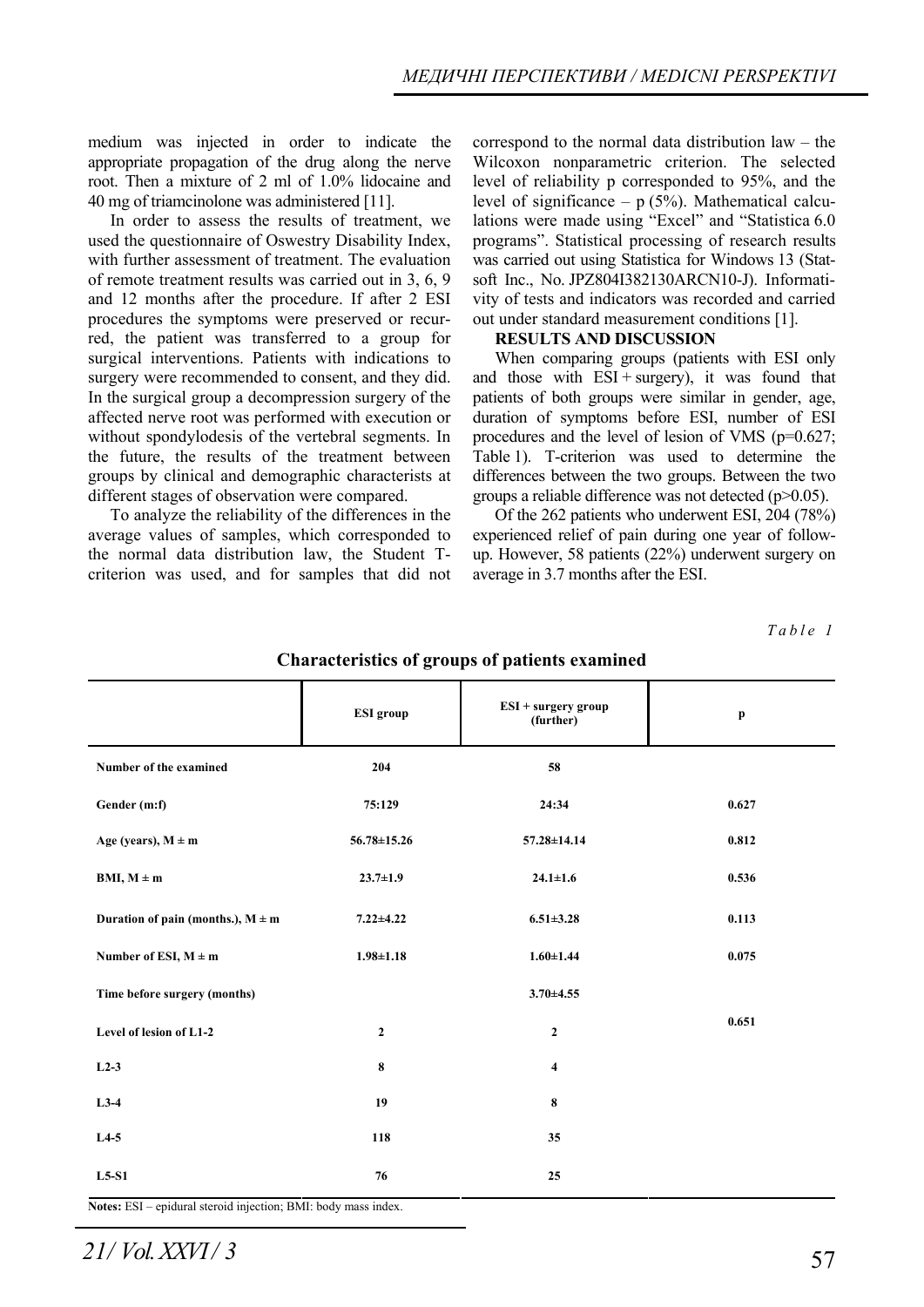When comparing ODI and VAS outcome indicators, the examined of both groups were also homogeneous and did not have significant differences (in the first  $-27.26$  and 5.18, respectively, compared to the second  $-30,05$  and 5.85; (p=0.063)).

However, between the groups of ESI and  $ESI$  + surgery there was a significant difference in the results after the ESI procedures  $(p=0.316)$ . Thus, in a group where only the ESI was performed, there was a constant decrease in ODI and VAS indicators

during the year of the follow-up ( $p=0.779$ , Table 2), although the indicators had a tendency to increase until the final survey, but insignificantly. And in the ESI group + surgery the decrease in ODI or VAS indicators was not observed for several months (ODI  $29.63\pm9.09$  and VAS  $5.00\pm2.16$  respectively, in 3 months). According to the analysis of risk factors, there were no reliable differences between the selected indicators at the time of the latest examination  $(p=0.779)$ .

#### *Table 2*

| comparative assessment of results seconden groups (14-m) |                  |                       |            |  |
|----------------------------------------------------------|------------------|-----------------------|------------|--|
|                                                          | <b>ESI</b> group | $Esi + surgery$ group | p          |  |
| <b>Outcome ODI.</b>                                      | $27.26 \pm 9.05$ | $30.05 \pm 12.17$     | 0.063      |  |
| <b>Outcome VAS</b>                                       | $5.18 \pm 1.89$  | $5.85 \pm 2.88$       | 0.107      |  |
| Intermediate ODI (3 months)                              | $20.48 \pm 9.45$ | $29.63 \pm 9.09$      | $*<0.0001$ |  |
| Intermediate VAS (3 months.)                             | $3.23 \pm 2.07$  | $5.00 \pm 2.16$       | $*<0.0001$ |  |
| Final ODI (1 year)                                       | $21.94 \pm 8.87$ | $22.76 \pm 12.96$     | 0.779      |  |
| Final VAS (1 year)                                       | $3.73 \pm 2.03$  | $4.40 \pm 2.96$       | 0.316      |  |

### **Comparative assessment of results between groups (M±m)**

**Notes:** ESI **–** epidural steroid injection, ODI: Oswestry Disability Index, VAS - visual analog pain scale; t-criterion was used to determine the differences between the two groups. Mid-term indicators of VAS and ODI significantly varied between the two groups (p<0.05).

The results of our own research have shown that the procedure of the ESI can significantly reduce pain syndrome for one year in most patients with moderate functional disorders in the history of lesions at the level of one or two VMS of the lumbar area. The same positive results of treatment have been received by Riew et al. [10] in a randomized clinical study in a group of patients, with selective blockades of the nerve root. The authors concluded that the selective blockade of the nerve root is indicated to patients with a radicalar pain with a lesion at the level of one or two VMS to consider the surgery option, which, in principle, confirms our research results. However, in a large prospective study of Radcliff K. et al. [6, 11] it was reported that patients with a discal hernia at the lumbar level who underwent ESI did not demonstrate improvements at both short-term and remote stages of observations (up to 4 years) compared with patients who did not undergo ESI.

Theoretically, ESI can interrupt the vicious circle of neuropathic pain, improving the natural course of degenerative disease and, consequently, allowing patients to avoid surgical interventions [6, 7, 9, 10,

11]. However, we found that a significant number of patients needed interventions, despite the use of ESI, even in a group with moderate functional disorders. Accordingly, our results showed moderate effectiveness of ESI as an alternative to surgical intervention. However, given the convenience and econominal efficiency of ESI, the blockade may be a good variant of the first line therapy in patients with radicular pain. However, it is quite difficult to compare the effectiveness of ESI with that of the operation due to the lack of own remote treatment results in a group of patients with severe functional disorders.

In our study, most patients (78%) experienced relief of symptoms after ESI during one year of follow-up. However, we could not find significant differences at the level of affected segment, severity and duration of pain syndrome between the ESI group and the  $ESI + surgery$  group. All this means that the results of the ESI may not depend on the severity or duration of pain before surgery, the level of lesion, gender or age of the patient. It seems that in a significant number of patients with moderate functional disorders it is possible to

58 *Licensed under CC BY 4.0* 

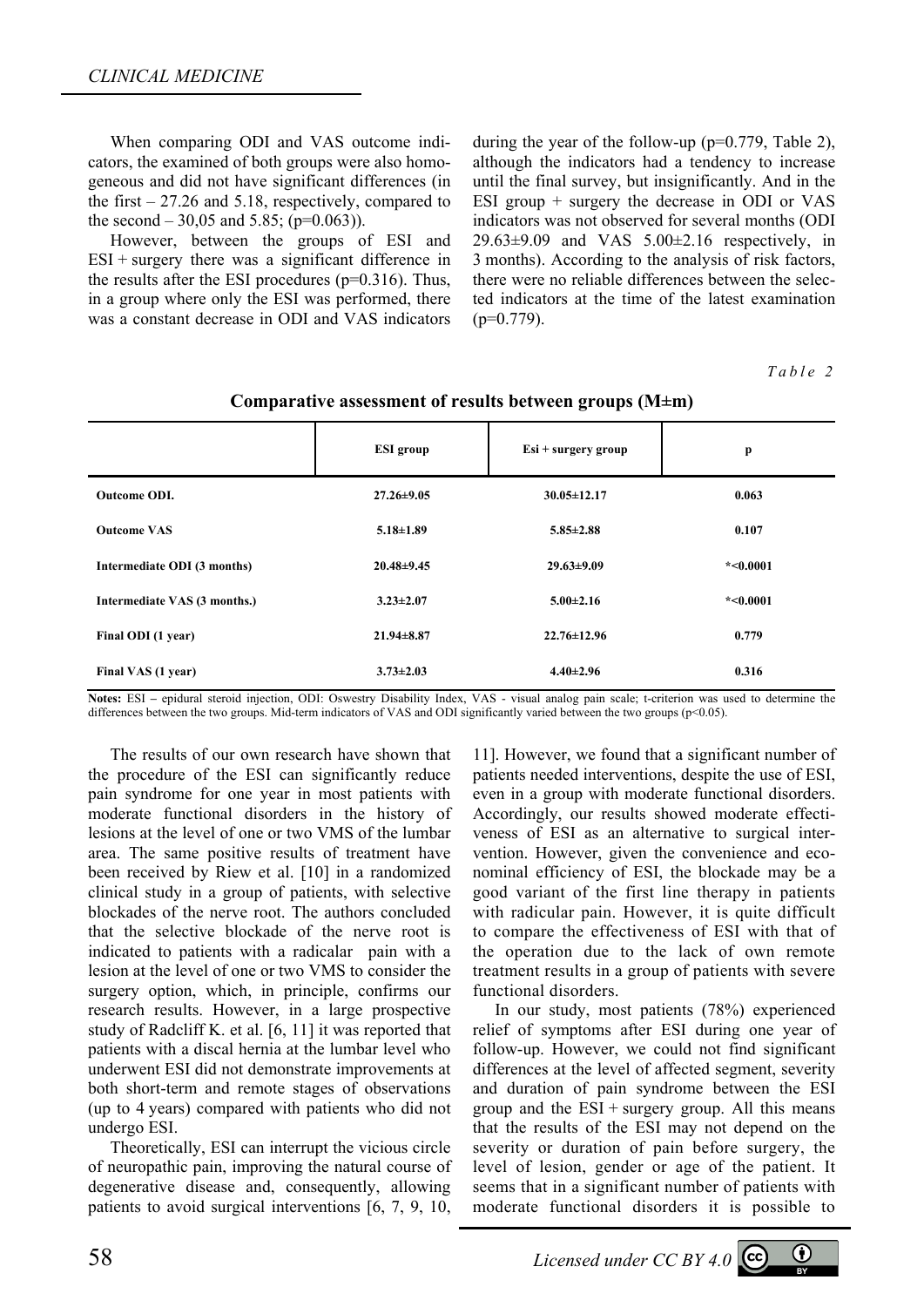facilitate the symptoms of pain within one year, independently of the level of the affected segment and the duration of symptoms.

However, 22% of patients needed surgery, despite the use of ESI, which confirms a limited role of ESI. In our study, patients with negative results were operated after 1.98 of ESI procedures at an interval of 3.7 months. These observations confirm that several procedures of the ESI in a short time may affect the effectiveness of treatment. Thus, we can recommend a few courses of ESI in patients with moderate functional disorders before surgical treatment, which can expand the capabilities of treatment of this disease.

Our research also has a *number of limitations*. The observation period was limited by one year, which may reduce its value. In addition, VAS and ODI showed a tendency to increase at the time of the last follow-up, which may reduce the significance of the results.

To date, there is a problem of objectivization of pain syndromes against the background of degenerative diseases of the lumbar spine, all VAS and ODI criteria used are subjective scales. But, despite these restrictions, we believe that the results of our prospective cohort study complement the body of knowledge about the results of ESI application in patients with moderate functional disorders.

### **CONCLUSION**

According to the results of research of 262 patients who underwent ESI, 204 (78%) patients experienced a relief of pain which lasted during one year of follow-up. However, 58 patients (22%) underwent surgery on an average in 3.7 months after epidural steroid injections. The obtained results allow us to conclude that the procedure of epidural steroid injections may be recommended as a first line therapy in patients with moderate functional disorders due to degenerative lesion at the level of one or two lumbar spine segments, taking into account small invasiveness and economic performance. With the progression of symptoms or deterioration of patients' state surgery is recommended.

Conflict of interest. The authors declare no conflict of interest.

# **REFERENCES**

1. Rudenko VM. [Mathematical statistics. Tutorial]. Tsentr uchbovoi literatury. Kyiv, 2012. p. 303. Ukrainian.

2. Benoist M, Boulu P, Hayem G. Epidural steroid injections in the management of low back pain with radiculopathy: Anupdate of their efficacy and safety. European Spine Journal. 2012;21:204-13. doi: http://dx.doi.org/10.1007/s00586-011-2007-z

3. Ekedahl H., Jönsson B., Annertz M., Frobell RB. The 1-Year Results of Lumbar Transforaminal Epidural Steroid Injection in Patients with Chronic Unilateral Radicular Pain: The Relation to MRI Findings and Clinical Features. Am J Phys Med Rehabil. 2017 Sep;96(9):654-62. doi: https://doi.org/10.1097/PHM.0000000000000730

4. Carette S, Leclaire R, Marcoux S, Morin F, Blaise GA, St Pierre A, Truchon R, Parent F, Levesque J, Bergeron V, Montminy P, Blanchette C. Epidural corticosteroid injections for sciatica due to herniated nucleus pulposus. New Engl J Med. 1997;336:1634-40. doi: https://doi.org/10.1056/NEJM199706053362303

5. Cohen SP, Bicket MC, Jamison D, Wilkinson I, Rathmell JP. Epidural steroids: A comprehensive, evidence-basedreview. Regional Anesth and Pain Medicine. 2013;38:175-200.

doi: https://doi.org/10.1097/AAP.0b013e31828ea086

6. Radcliff K, Kepler C, Hilibrand A, Rihn, Zhao W, Lurie J, Tosteson T, Vaccaro A, Albert T, Weinstein J. Epidural steroid injections are associated with less improvement in patients with lumbar spinal stenosis: A subgroup analysis of theSpine Patient Outcomes Research Trial. Spine (PhilaPa 1976). 2013;38:279-91.

doi: http://dx.doi.org/10.1097/BRS.0b013e31827ec51f

7. McLain RF, Kapural L, Mekhail NA. Epidural steroid therapy for back and legpain: mechanisms of action and efficacy. The Spine Journal. 2005;5:191-201. doi: http://dx.doi.org/10.1016/j.spinee.2004.10.046

8. Mehta P, Syrop I, Singh JR, Kirschner J. Systematic Review of the Efficacy of Particulate Versus Nonparticulate Corticosteroids in Epidural Injections. PMR. 2017 May;9(5):502-12. Epub 2016 Nov 30. doi: https://doi.org/10.1016/j.pmrj.2016.11.008.

9. Quraishi NA. Transforaminal injection of corticosteroids for lumbar radiculopathy: Systematic review and meta-analysis. European Spine Journal. 2012;21:214-9. doi: http://dx.doi.org/10.1007/s00586-011-2008-y

10. Riew KD, Yin Y, Gilula L, et al. The effect of nerve-root injections on theneed for operative treatment of lumbar radicular pain. A prospective, randomized, controlled, double-blind study. The Journal of Bone and Joint Surgery American Volume. 2000;82-A:1589-93. doi: https://doi.org/10.2106/00004623-200011000-00012

11. Radcliff K, Hilibrand A, Lurie JD, Tosteson TD, Delasotta L, et al. The impact of epidural steroid injections on theoutcomes of patients treated for lumbardisc herniation: A subgroup analysis of the SPORT trial. J Bone Joint Surg Am. 2012;94:1353-8.

doi: http://dx.doi.org/10.2106/JBJS.K.00341

12. Vad VB, Bhat AL, Lutz GE, Cammisa F. Transforaminal epidural steroid injections in lumbosacral radiculopathy: Aprospective randomized study. Spine (PhilaPa 976). 2002;27:11-16.

doi: https://doi.org/10.1097/00007632-200201010-00005

13. Viswanathan VK, Kanna RM, Farhadi HF. Role of transforaminal epidural injections or selective nerve